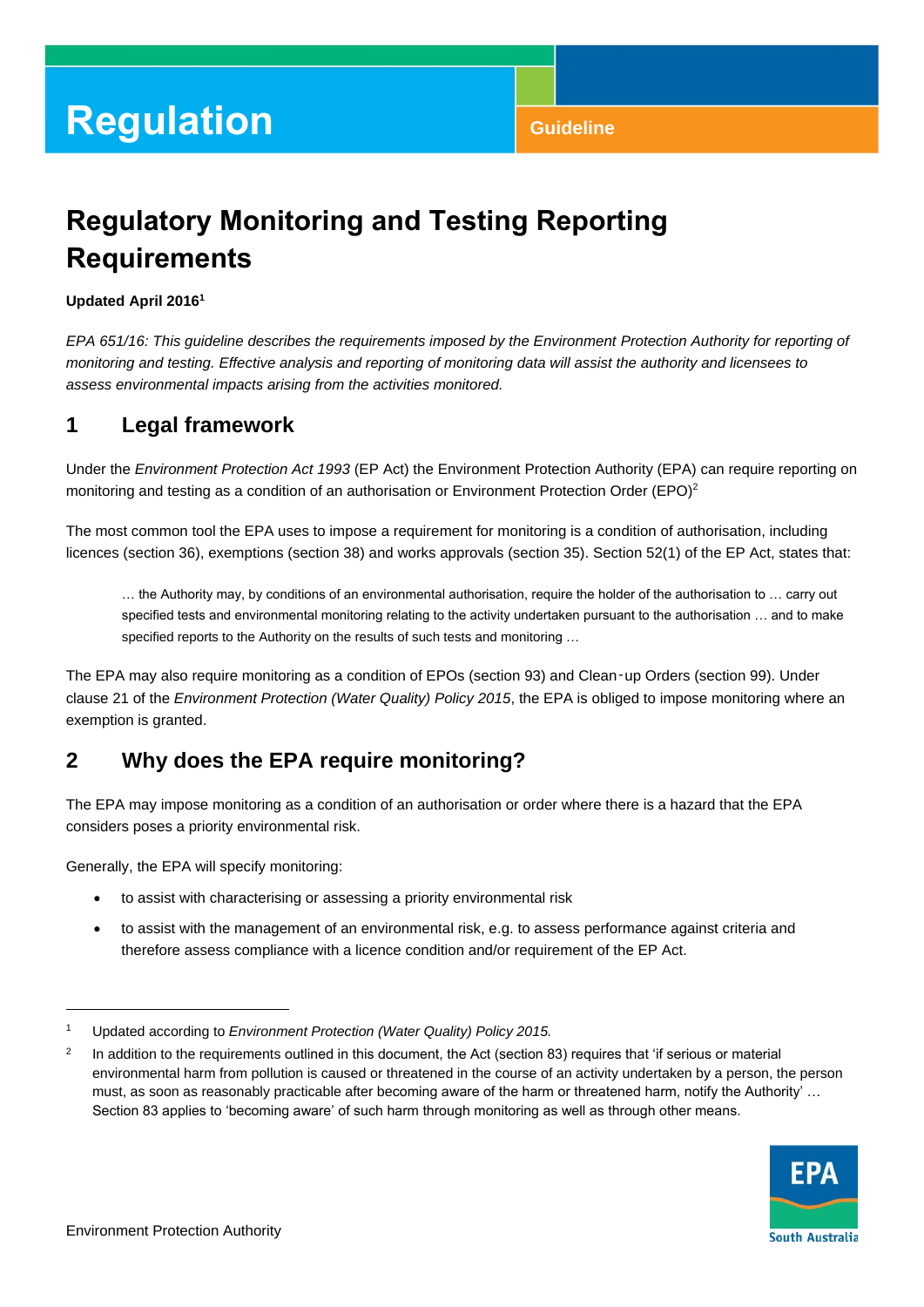### **3 Monitoring report requirements**

The minimum requirements for a monitoring report to satisfy the EPA are summarised in Table 1, followed by further explanation.

#### **Table 1 Monitoring report requirements**

| <b>Report section</b>                           | Requirements                                                                                                                                                                                                               |  |
|-------------------------------------------------|----------------------------------------------------------------------------------------------------------------------------------------------------------------------------------------------------------------------------|--|
| Certification                                   | Certification by authorisation holder that report is true and accurate<br>$\bullet$                                                                                                                                        |  |
| Report identification                           | EPA licence number<br>$\bullet$                                                                                                                                                                                            |  |
|                                                 | name and address of licensed site<br>٠                                                                                                                                                                                     |  |
|                                                 | period covered by report (e.g. October 2004–October 2005)<br>٠                                                                                                                                                             |  |
|                                                 | date of submission, version number<br>$\bullet$                                                                                                                                                                            |  |
|                                                 | person responsible for the report<br>٠                                                                                                                                                                                     |  |
| Monitoring objective                            | monitoring objective stated in the authorisation or order<br>$\bullet$                                                                                                                                                     |  |
|                                                 | other monitoring requirements (e.g. assessment criteria) stated in the<br>$\bullet$<br>authorisation or order                                                                                                              |  |
| Monitoring plan                                 | statement on whether the approved monitoring plan was adhered to and<br>$\bullet$<br>details on any deviation from the approved monitoring plan or licence<br>conditions and reasons for the deviation OR                  |  |
|                                                 | if no monitoring plan was required by the licence, information on<br>$\bullet$<br>monitoring locations, frequency and sampling procedures including any<br>deviations from licence requirements or EPA sampling guidelines |  |
| Monitoring results-<br>presentation             | summary of all current results in a graph or table that includes the<br>$\bullet$<br>assessment criteria and highlights results that do not comply with the<br>assessment criteria                                         |  |
|                                                 | analytical methods and the limits of reporting (LoR) for each analyte<br>٠<br>reported                                                                                                                                     |  |
|                                                 | summary of previous results (sufficient to highlight trends)<br>٠                                                                                                                                                          |  |
|                                                 | calculation of pollutant load discharged into the environment (where<br>$\bullet$<br>required by condition of authorisation)                                                                                               |  |
| Monitoring results-quality                      | discussion of data completeness<br>$\bullet$                                                                                                                                                                               |  |
| assurance/quality control<br>(QA/QC) evaluation | evaluation of QC information from the laboratory and the field data, ie<br>data representativeness, precision and accuracy                                                                                                 |  |
| Discussion and<br>interpretation of results     | discussion of results where criteria was exceeded<br>$\bullet$                                                                                                                                                             |  |
|                                                 | review of trends when compared with previous monitoring data<br>٠                                                                                                                                                          |  |
|                                                 | discussion of results based on monitoring objective(s)<br>$\bullet$                                                                                                                                                        |  |
| <b>Report section</b>                           | <b>Requirements</b>                                                                                                                                                                                                        |  |
| Conclusions and proposed<br>actions             | conclusions on meeting monitoring objective, compliance with<br>$\bullet$<br>assessment criteria and impact on environment                                                                                                 |  |
|                                                 | major assumptions or uncertainties                                                                                                                                                                                         |  |
|                                                 | conclusions about effectiveness of the monitoring plan and overview of<br>any proposed changes to monitoring plan (if required)                                                                                            |  |
|                                                 | proposed actions to address non-compliance                                                                                                                                                                                 |  |

#### **3.1 Certification**

The holder of the authorisation must certify the monitoring report. Licensees can use the certification form in the appendix, or include the certification statement as part of the monitoring report. The wording for the certification shall be:

I certify that I have reviewed these reports and to the best of my knowledge and ability all the information provided in these reports is a true and accurate reflection of the regulatory monitoring and testing performed.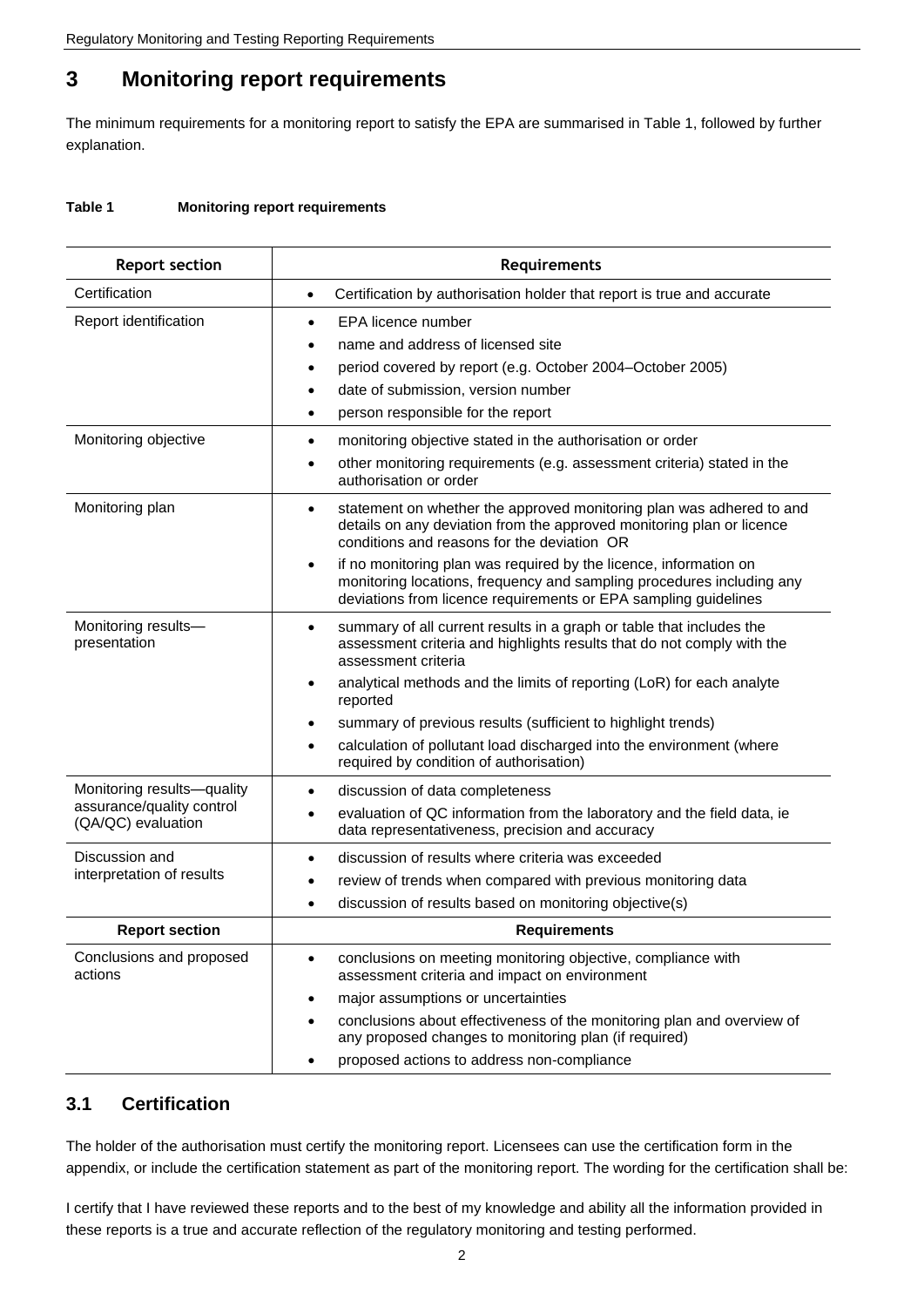#### **3.2 Report identification**

The report must be clearly identifiable, and include the licence number, name and address of where the licensed activity is conducted, the reporting period, and the name and contact details of the person submitting the report.

#### **3.3 Monitoring objective**

In order to assess the results of a monitoring plan, the monitoring objective needs to be clearly understood. The EPA will generally specify the objective(s) of monitoring as a condition of authorisation or order. Along with the other key monitoring conditions (such as monitoring point locations, analytes, frequency and assessment criteria), this should be clearly stated at the beginning of the monitoring report.

#### **3.4 Monitoring plan**

Before starting monitoring, most licensees will be required to develop and submit a monitoring plan and forward it to the EPA for approval.

#### *Where there is an approved monitoring plan*

The information contained in the monitoring plan is vital to assess the monitoring. The current approved monitoring plan must be clearly identified by providing the monitoring plan title, date of submission, date of approval of the plan by the EPA, and name of the person responsible for submitting the plan. The licensee does not have to restate the methodology employed (since it is detailed in the monitoring plan), but must highlight any deviations that occurred (e.g. extended holding times, alternative decontamination procedures or alternative analysis methods.

#### *Where there is not an approved monitoring plan*

If the submission of a monitoring plan was not required, sufficient information must be provided with the monitoring report so that the results can be assessed with regard to the receiving environment and licensee's processes and sampling methods. Such information should include:

- current map showing sampling locations (including control site locations), major infrastructure, sensitive environmental receptors, scale bar and north arrow
- detail of factors that affect variability in emissions, e.g. peak production months
- sampling methods, including deviations from EPA sampling manuals
- a description of the receiving environment, including environmentally sensitive receptors and significant features.

#### **3.5 Presentation of monitoring results**

The clear and concise presentation of monitoring results is a critical component of a monitoring report. Current monitoring results should be presented in tabular and graphical format with the exception of continuous online samplers (eg air) where clear graphical results will suffice.

When presenting results it is important to ensure that:

- all results correspond to a sampling location shown on the site plan
- the method used for analysis and the limit of reporting (LoR) are clearly shown for each analyte
- the level of precision is presented for results obtained from field instruments (e.g. results from a multi-meter)
- units are clearly stated, correct and correspond to assessment criteria units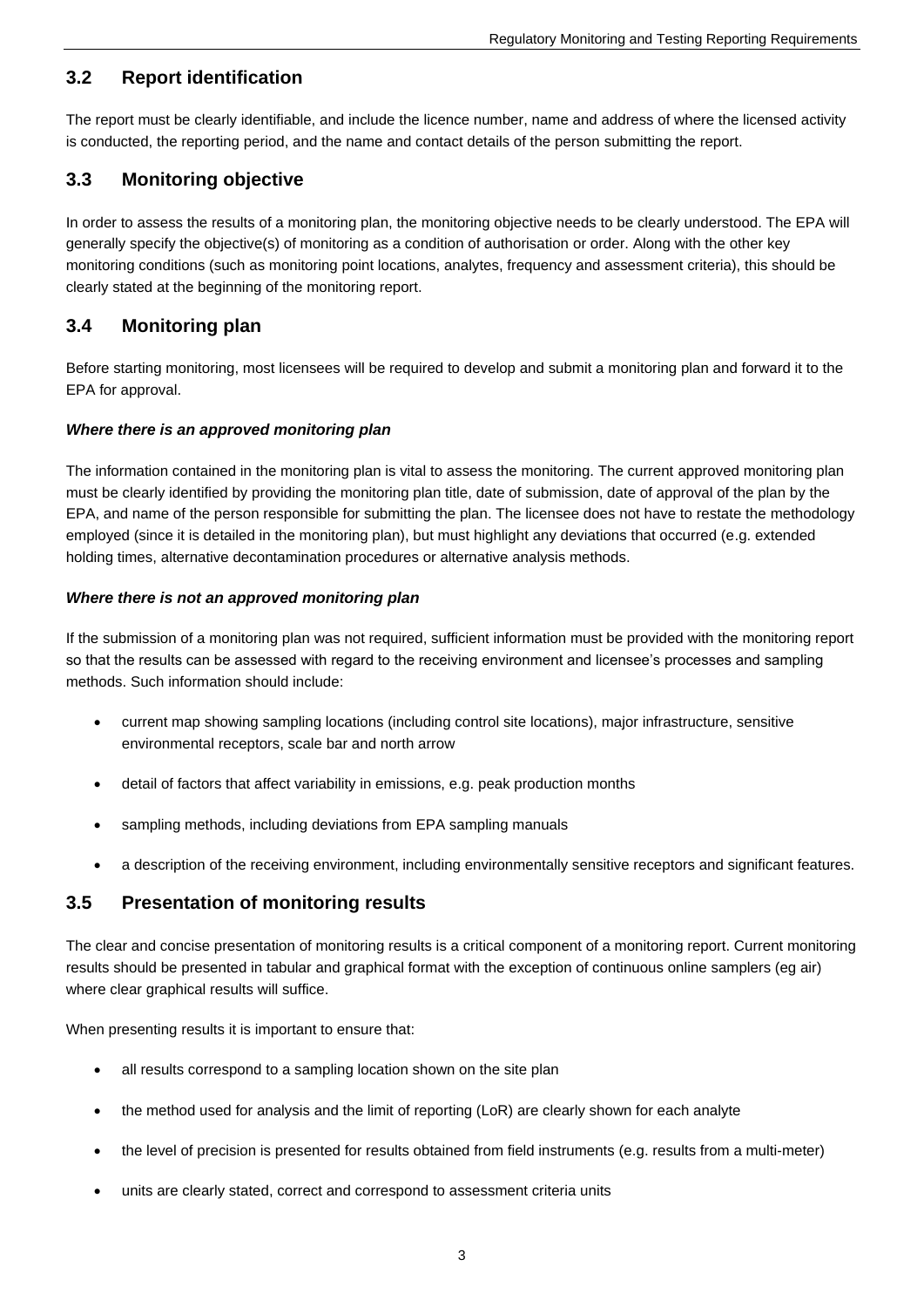- assessment criteria are clearly shown, including type (e.g. maximum or mean, five-day or three-day Biological Oxygen Demand, soluble or total metals) and units
- calculations have been made, if required, to compare data with assessment criteria (e.g. calculation of medians, means, running averages and pollutant loads). Air quality data should be averaged according to the units in the licence (i.e. hourly averages if limit is 50 μg/m3/h)
- all results that fall outside assessment criteria limits are clearly highlighted.

The licensee must also include sufficient results from earlier monitoring in a format that shows changes over time or trends (Figure 1). The presentation should be graphical as a minimum. It is expected that five years of data will be required to identify if a trend is occurring. At a minimum, two years of data must be presented.



Total Phosphorus at Site No. 1

**Figure 1 An example of presentation of historical data to show trends**

#### **3.6 Quality assurance of monitoring results**

Licensees should review the results presented in the monitoring report for data completeness, accuracy and precision. Some typical quality assurance (QA) questions are included in Table 2.

| Table 2 | Typical quality assurance questions in relation to monitoring results |  |
|---------|-----------------------------------------------------------------------|--|
|         |                                                                       |  |

|                     | <b>Sample questions</b>                                                                                                                                                                                      |
|---------------------|--------------------------------------------------------------------------------------------------------------------------------------------------------------------------------------------------------------|
| <b>Completeness</b> | Were all samples taken at the correct location and frequency?                                                                                                                                                |
| <b>Precision</b>    | Are duplicate results from the same laboratory within an acceptable range (e.g. within<br>tolerances specified for analytical procedure)?                                                                    |
| Accuracy            | Are spike recovery values between 80 and 120%?<br>Were calibration checks made and were results within an acceptable range?<br>Are duplicate results from a secondary laboratory within an acceptable range? |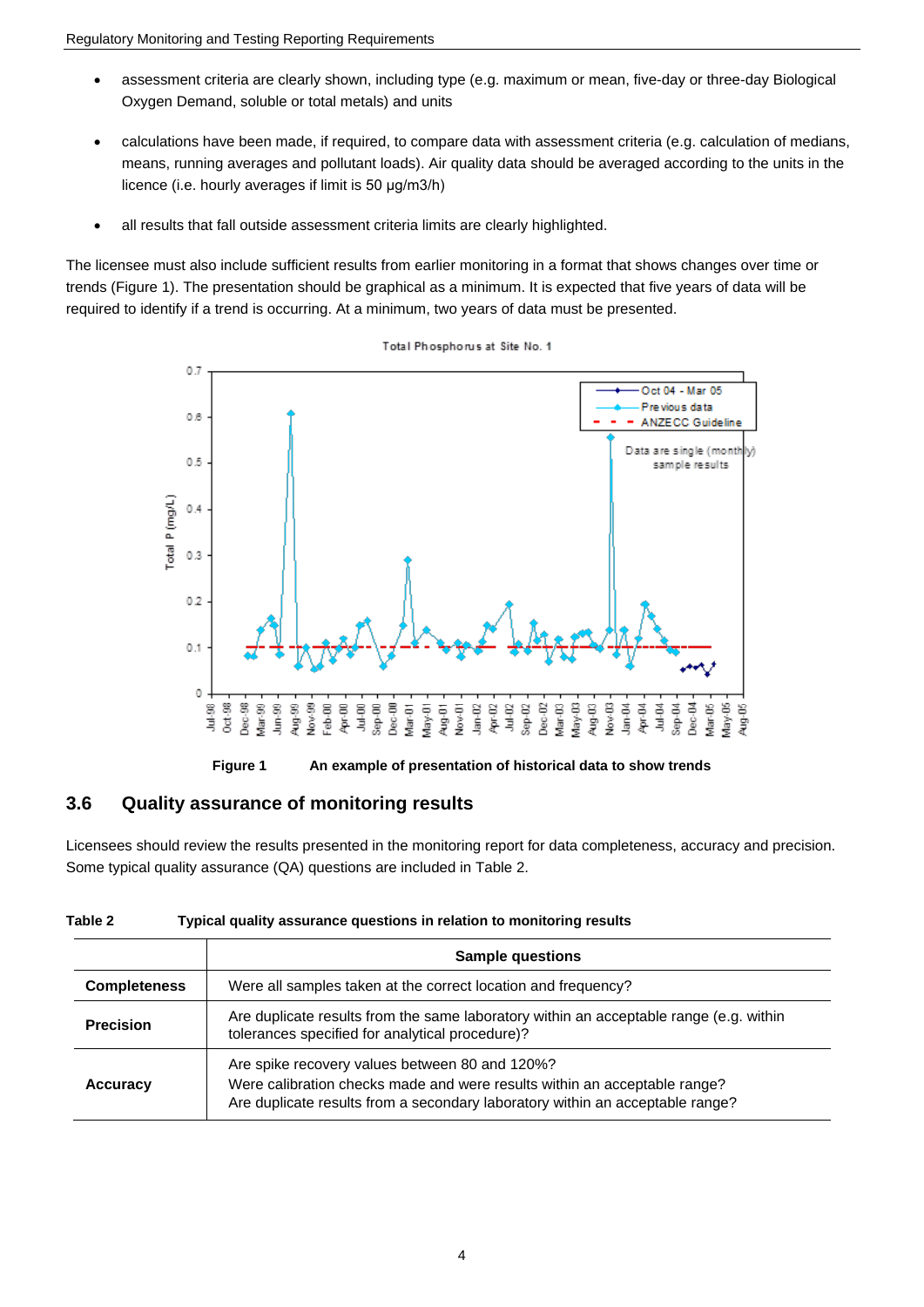Differences between a result and its duplicate should be expressed as relative percentage difference (RPD), as follows:

$$
RPD = \left[ (R_1 - R_2) \div \frac{(R_1 + R_2)}{2} \right] \times 100
$$

where  $R1$  = result of sample,  $R2$  = result of duplicate sample

An 'acceptable' RPD is dependent upon factors such as matrix and the analytical procedure. Where the RPD is significant (e.g. >20-30%) the cause should be investigated and the effects on the interpretation of results determined.

Further details on quality assurance/quality control (QA/QC) requirements of monitoring are discussed in the EPA Guidelines—Regulatory monitoring and testing: Monitoring plan requirements (EPA 2006a), as well as in sampling guidelines.

#### **3.7 Discussion and interpretation of results**

The licensee must review the results of their monitoring and interpret and discuss them. In particular, the licensee must review data against monitoring objectives, assessment criteria and trends. When monitoring groundwater, determining the direction of groundwater flow is critical to interpreting results.

#### *Anomalous results*

Anomalous results must be discussed. An anomalous result may be an accurate reflection of the parameter being tested (e.g. if failure of plant or spill occurred) or it may be due to a failure in the sampling and QA/QC process. The likely cause of an anomalous result and factors leading to that conclusion should be presented.

#### *Monitoring objectives*

The results must be assessed against the monitoring objective. Examples of types of monitoring objectives and the expected assessment are provided in Table 3.

| <b>Table 3</b> |  |  | <b>Examples of assessments against monitoring objectives</b> |
|----------------|--|--|--------------------------------------------------------------|
|----------------|--|--|--------------------------------------------------------------|

| <b>Objective</b>                                                                                                 |               | <b>Assessment</b>                                                                                                                                                                                                                                          |
|------------------------------------------------------------------------------------------------------------------|---------------|------------------------------------------------------------------------------------------------------------------------------------------------------------------------------------------------------------------------------------------------------------|
| To determine whether the emission of<br>ammonia from the site complies with the load<br>limit set in the licence | $\Rightarrow$ | A statement as to whether the load complies with the<br>limit, including the basis for this statement (e.g. load<br>calculations, assumptions and result)                                                                                                  |
| To determine whether the wastewater in the<br>lagoon is leaching into groundwater                                | $\Rightarrow$ | A statement as to whether the licensee believes that<br>leaching is occurring and why (e.g. properties of waste<br>within the lagoon compared with results of groundwater<br>analyses)                                                                     |
| To determine if the discharge of wastewater is<br>affecting the aquatic ecosystem values of<br>creek X           | $\Rightarrow$ | A statement as to whether wastewater is affecting the<br>stated ecosystem values, to what degree and why (e.g.<br>quality of wastewater, volume of wastewater compared<br>with creek flow and information on the aquatic<br>ecosystem values of the creek) |

#### *Assessment criteria*

Assessment criteria may be written directly into the authorisation, or the authorisation may refer to other documents such as Environment Protection Policies. The criteria may be a set value (eg lead to be less than 10mg) or comparative (eg nitrogen concentrations in downstream bore to be not greater than 110% of concentrations in upstream bore).

Licensees must take extreme care to ensure that the results are in the same format as the assessment criteria, eg the same units and same statistic type (eg maximum and median).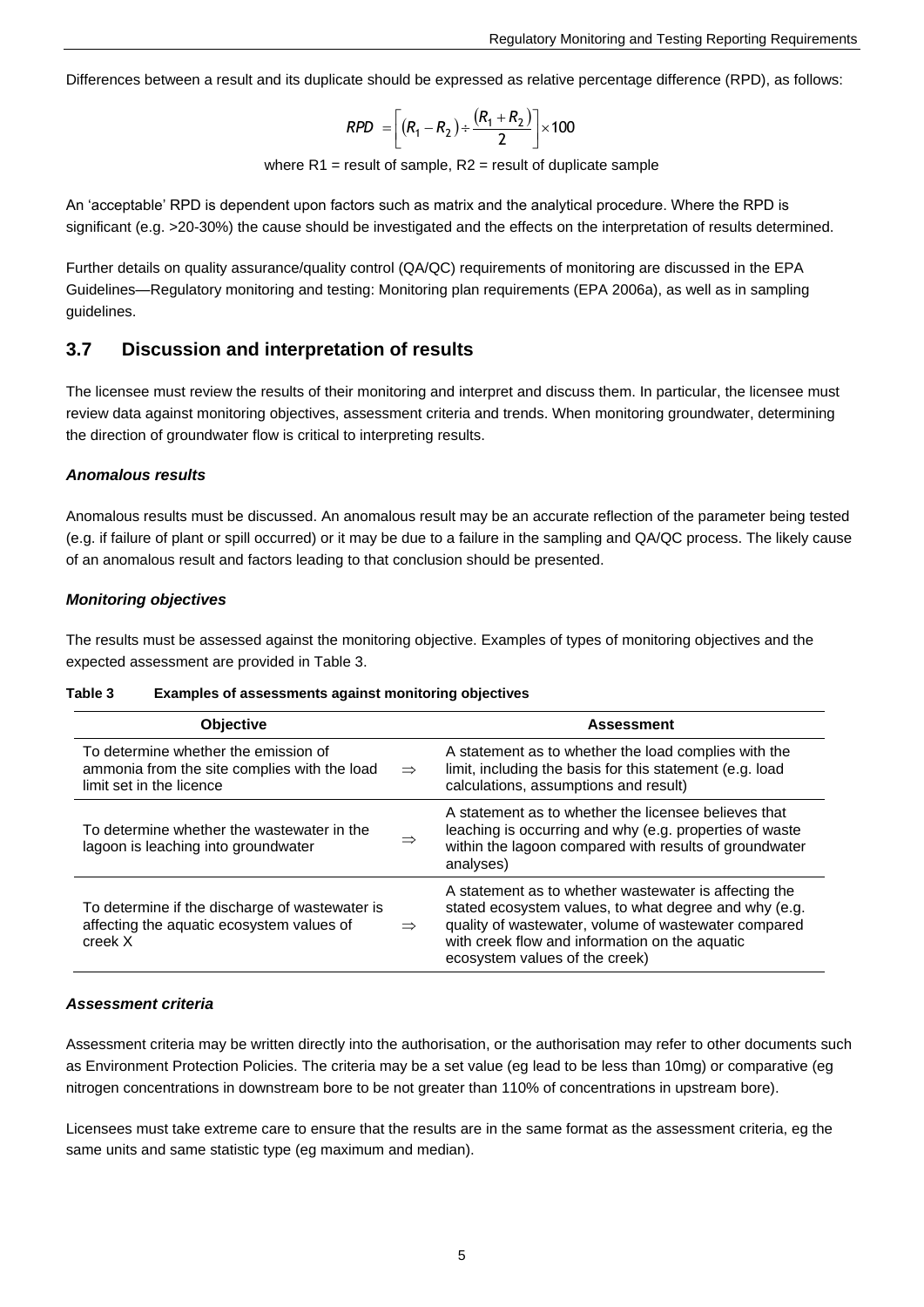Results that fall outside the assessment criteria must be discussed, including:

- likely cause of non-compliance
- actual or potential effect of non-compliance
- risk of further non-compliance.

#### *Trends*

If trends are evident in the results, their causes and implications must be discussed.

#### **3.8 Conclusions and proposed actions**

The regulatory monitoring report must have clear conclusions and proposed actions. This must include conclusions about:

- whether the monitoring objective was met
- whether compliance was achieved against the assessment criteria
- if, and to what extent, the emission or discharge caused environmental harm.

If a conclusion cannot be drawn as to whether the monitoring objective has been met, the monitoring plan must be assessed and changes to it proposed so that this difficulty is removed.

Where there is continuing and/or major non-compliance, the licensee must inform the EPA about what they propose to do to address this issue. The proposed actions will form the basis of discussions with the EPA on future conditions and/or compliance and enforcement methods.

Proposed actions will depend on the non-compliance, but may include changes to the monitoring plan, further investigation, development of new procedures, staff training, changes to industrial processes to minimise or eliminate pollutant discharges and/or development of an Environment Improvement Program.

#### **3.9 Other requirements**

For large monitoring reports with multiple objectives and/or locations and analytes, an executive summary should be considered. It should state the monitoring plan objectives and summarise major non-compliances, conclusions and recommendations.

If groundwater is monitored and independent verification is not required, all field datasheets showing time, location, sampler, depth of collection and field chemical parameters should be attached.

#### **3.10 Independent verification**

It may be necessary to obtain an independent assessment of how the monitoring was executed. This will be clearly stated as a condition of the authorisation or order. The independent verification shall be submitted with the monitoring report unless otherwise stated. Requirements for verification, including reporting requirements, are outlined in the *EPA*  Guidelines—Regulatory monitoring and testing: Independent verification of monitoring (EPA 2006b).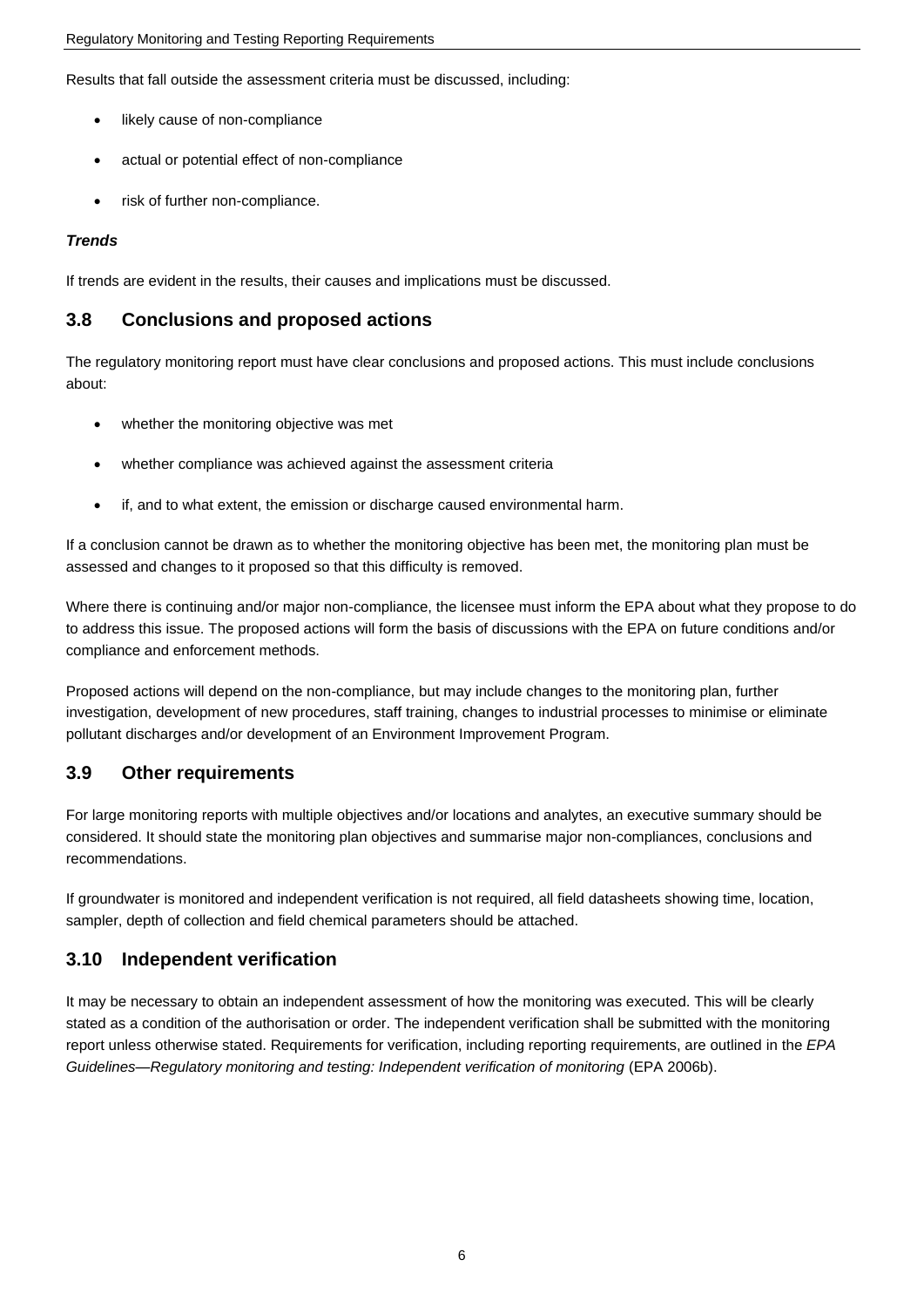### **4 The reporting process**

### **4.1 Preparation of reports**

The licensee is responsible for ensuring that the report is prepared and submitted to the EPA. A consultant or third party, including a verifier, can prepare the monitoring report. The verifier, however, must be independent of the development of the monitoring plan and execution of the monitoring.

The licensee should ensure that they review and understand a monitoring report before it is submitted to the EPA. The responsibility for ensuring that the monitoring report meets the EPA's requirements, and that all information contained in it (including results, discussion and conclusions) is true and accurate, rests with the licensee.

#### **4.2 Submission of reports**

The date for submission of the report is set as a condition of the licence.

Reports should be submitted electronically to the licence co-ordinator<sup>3</sup> or by hard copy to:

Environment Protection Authority GPO Box 2607 Adelaide SA 5001

Attn: <*Name of licence co-ordinator*>

The certification can be submitted by hard copy (mail or fax) or electronically. If the certification is submitted electronically the signature of the authorisation holder should be scanned in.

The EPA has a web-based electronic reporting of data (ELMO) system. Entering data into ELMO does not exempt a licensee from the requirements of this guideline. A monitoring report must be submitted that addresses the requirements of this guideline, such as evaluation of monitoring results, discussion and conclusions.

#### **4.3 What happens when a monitoring report is lodged?**

The EPA will assess the report to determine:

- whether the report meets the requirements of licence and this guideline
- whether any action is needed with regard to the environmental risk being assessed.

If the report is not acceptable to the EPA, the licensee will be required to submit an amended report that addresses the EPA's concerns. Where the report highlights areas of concern such as increased environmental risk or possible environmental harm, the licence coordinator will determine an appropriate course of action.

### **5 Glossary**

 $\overline{a}$ 

| Assessment criteria  | Criteria specified within the licence that the monitoring results are to be<br>assessed against. In many cases the assessment criteria will be the<br>compliance criteria such as discharge or emission limits |
|----------------------|----------------------------------------------------------------------------------------------------------------------------------------------------------------------------------------------------------------|
| <b>Authorisation</b> | A licence, exemption or works approval as defined under the <i>Environment</i><br><b>Protection Act 1993</b>                                                                                                   |

<sup>&</sup>lt;sup>3</sup> The name of your licence co-ordinator is printed at the bottom of the licence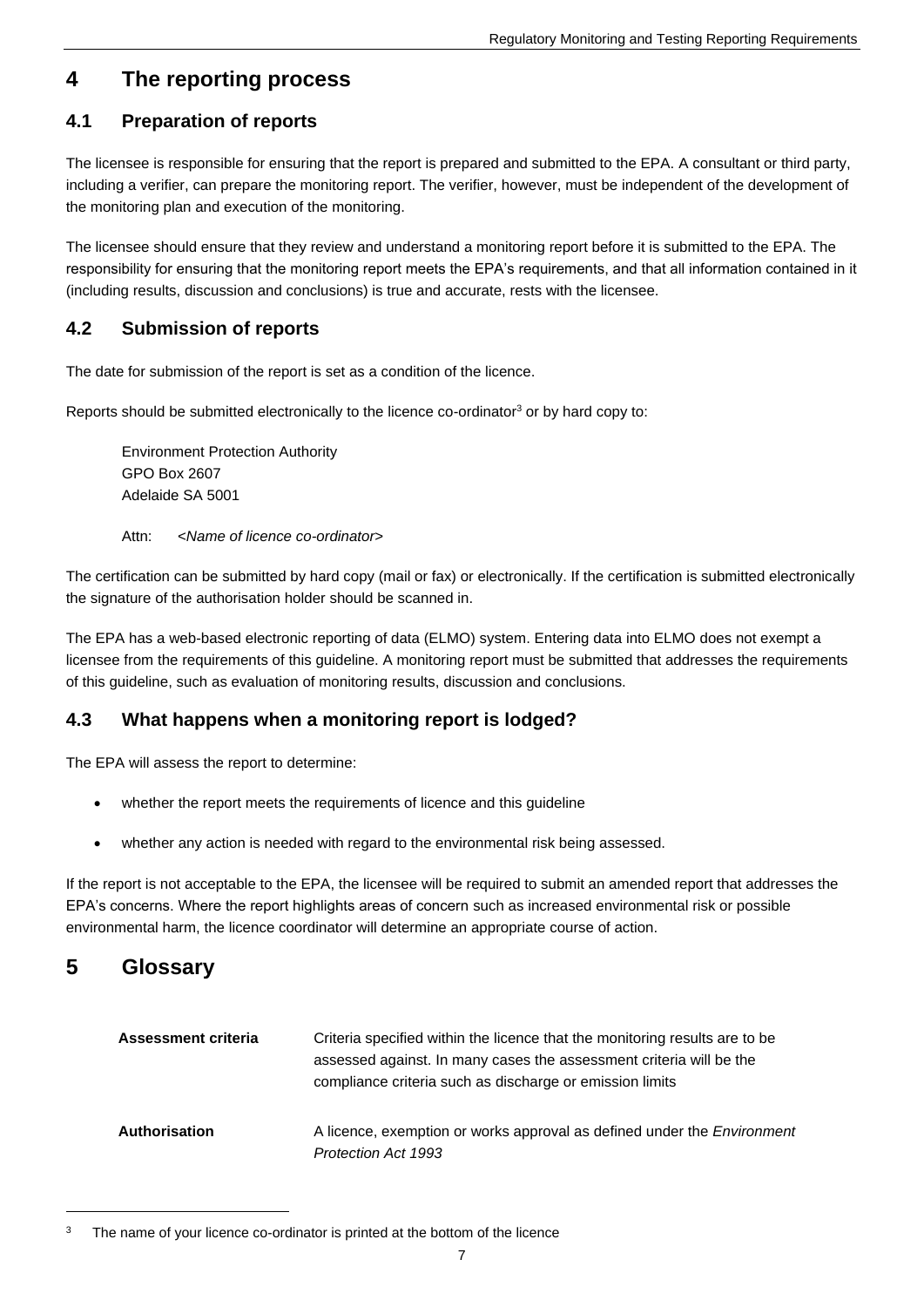| <b>EPA sampling guidelines</b>                       | Guidelines or manuals prepared by the EPA that state the minimum<br>standards for sampling for regulatory monitoring and testing, including<br>sampling methods, quality control, transportation and preservation<br>techniques. The EPA is currently developing regulatory monitoring and testing<br>guidelines on groundwater sampling, and water and wastewater sampling for<br>publication in 2007 |
|------------------------------------------------------|--------------------------------------------------------------------------------------------------------------------------------------------------------------------------------------------------------------------------------------------------------------------------------------------------------------------------------------------------------------------------------------------------------|
| <b>IVR</b>                                           | Independent verification report. A document prepared by an independent<br>party on the procedures, processes and results of regulatory monitoring and<br>testing                                                                                                                                                                                                                                       |
| Licensee                                             | The term 'licensee' is used throughout this guideline as a licence is the most<br>common authorisation, or order, that may specify monitoring. Where<br>'licensee' is used, it should be understood to mean the person responsible<br>under authorisation or order of the EP Act.                                                                                                                      |
| <b>Monitoring plan</b>                               | A document produced as a condition of authorisation or order. It details the<br>actions, responsibilities and timeframes for monitoring. Legal responsibility for<br>the development and submission of the monitoring plan rests with the<br>licensee. The plan must be accepted by the EPA                                                                                                            |
| <b>Regulatory</b><br>monitoring and testing<br>(RMT) | Collection of monitoring data as a condition of an authorisation or order to<br>enable an environmental risk to be assessed, or to assess the effectiveness<br>of risk controls and management within the scope of the EP Act                                                                                                                                                                          |

### **6 References and related reading**

Australian and New Zealand Environment and Conservation Council & Agriculture and Resource Management Council of Australia and New Zealand 2000, *Australian guidelines for water quality monitoring and reporting*, National Water Quality Management Strategy No. 7, ANZECC & ARMCANZ, Canberra.

South Australian Environment Protection Authority 1995, *Emission testing methodology for air pollution manual*, EPA, Adelaide.

——2006a, *EPA Guidelines—Regulatory monitoring and testing: Monitoring plan requirements*, EPA, Adelaide.

——2006b, *EPA Guidelines—Regulatory monitoring and testing: Independent verification requirements*, EPA, Adelaide.

### **Disclaimer**

This publication is a guide only and does not necessarily provide adequate information in relation to every situation. This publication seeks to explain your possible obligations in a helpful and accessible way. In doing so, however, some detail may not be captured. It is important, therefore, that you seek information from the EPA itself regarding your possible obligations and, where appropriate, that you seek your own legal advice.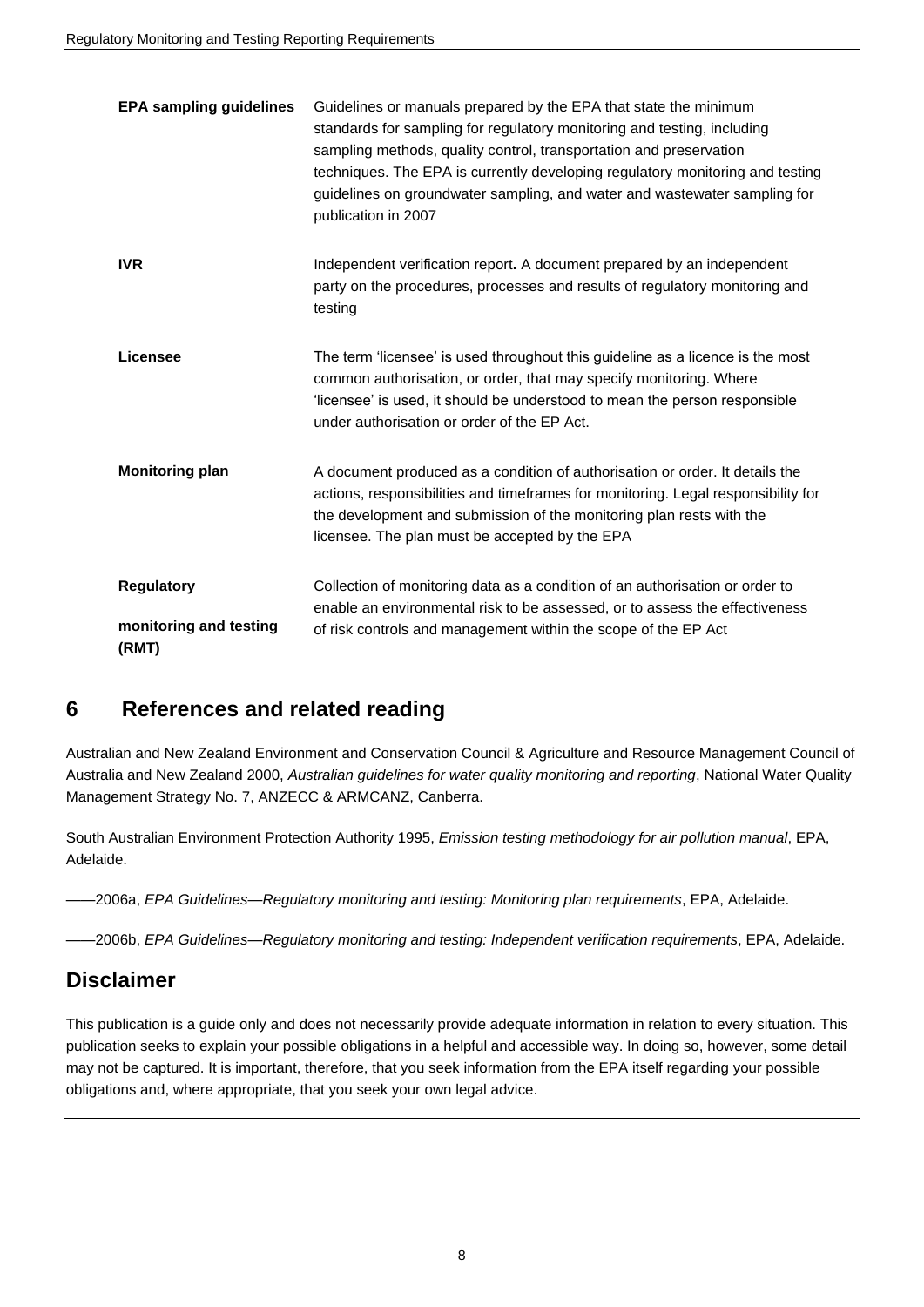### **Further information**

### **Legislation**

[Online legislation](http://www.legislation.sa.gov.au/) is freely available. Copies of legislation are available for purchase from:

Service SA Government Legislation Outlet Adelaide Service SA Centre 108 North Terrace Adelaide SA 5000

Telephone: 13 23 24 Facsimile: (08) 8204 1909 Website: [shop.service.sa.gov.au](http://shop.service.sa.gov.au/) Email: [ServiceSAcustomerservice@sa.gov.au](mailto:ServiceSAcustomerservice@sa.gov.au)

#### **General information**

Environment Protection Authority GPO Box 2607 Adelaide SA 5001

| Telephone: | (08) 8204 2004         |
|------------|------------------------|
| Facsimile: | (08) 8124 4670         |
| Freecall:  | 1800 623 445 (country) |
| Website:   | www.epa.sa.gov.au      |
| Email:     | epainfo@epa.sa.gov.au  |